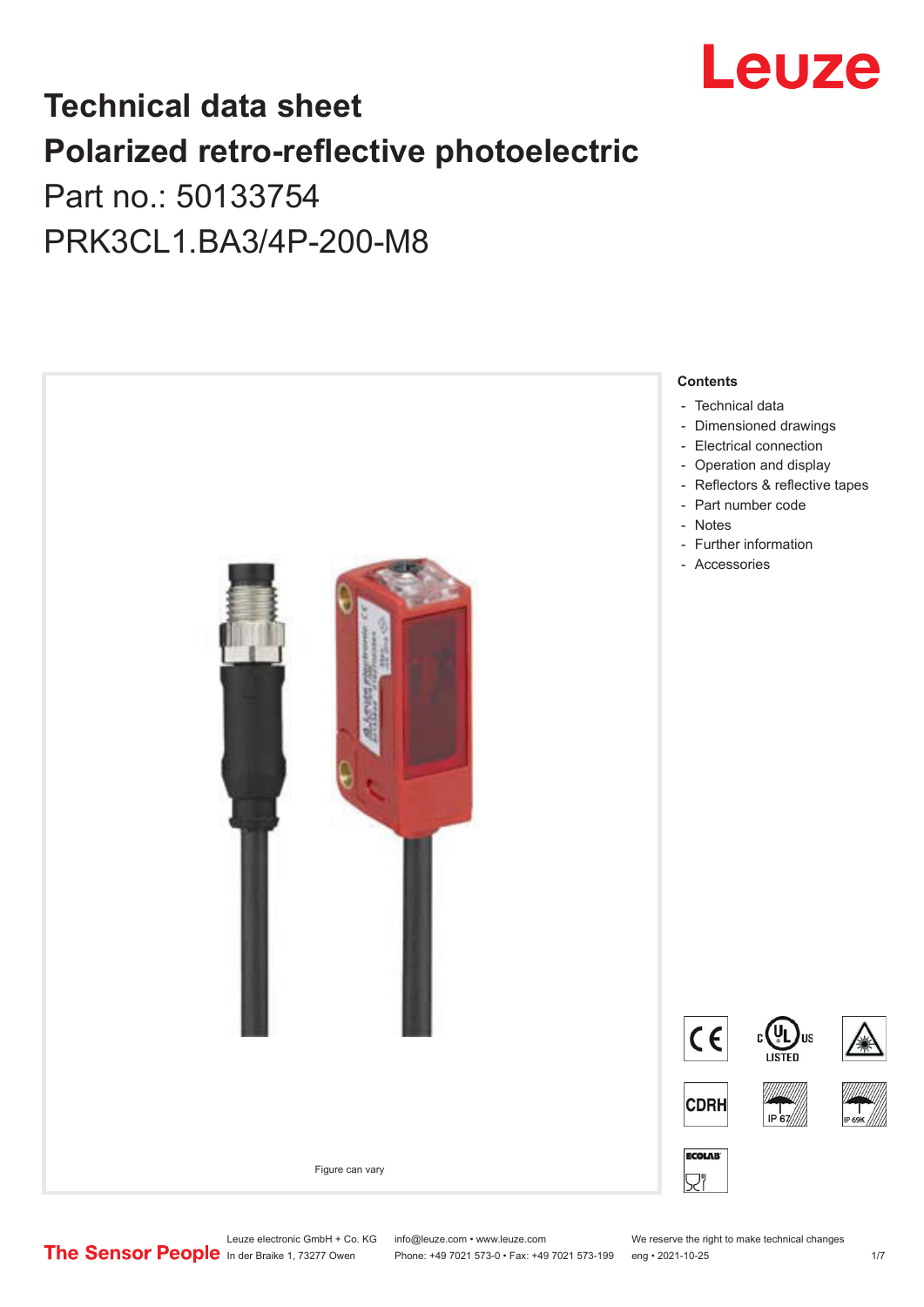## <span id="page-1-0"></span>**Technical data**

## Leuze

| Basic data                                     |                                     |
|------------------------------------------------|-------------------------------------|
| <b>Series</b>                                  | 3C                                  |
| <b>Operating principle</b>                     | Reflection principle                |
|                                                |                                     |
| <b>Special version</b>                         |                                     |
| <b>Special version</b>                         | Autocollimation                     |
|                                                |                                     |
| <b>Optical data</b>                            |                                     |
| <b>Operating range</b>                         | Guaranteed operating range          |
| <b>Operating range</b>                         | 0 2 m, With reflector MTKS 50x50.1  |
| <b>Operating range limit</b>                   | Typical operating range             |
| <b>Operating range limit</b>                   | 0  3 m, With reflector MTKS 50x50.1 |
| Beam path                                      | Collimated                          |
| <b>Light source</b>                            | Laser, Red                          |
| Wavelength                                     | 655 nm                              |
| Laser class                                    | 1, IEC/EN 60825-1:2007              |
| Max. laser power                               | 0.0017 W                            |
| <b>Transmitted-signal shape</b>                | Pulsed                              |
| <b>Pulse duration</b>                          | $5.3 \,\mu s$                       |
| Light spot size [at sensor distance]           | 1 mm [3,000 mm]                     |
| Type of light spot geometry                    | Round                               |
| Shift angle                                    | Typ. $\pm 2^{\circ}$                |
|                                                |                                     |
| <b>Electrical data</b>                         |                                     |
| <b>Protective circuit</b>                      | Polarity reversal protection        |
|                                                | Short circuit protected             |
|                                                |                                     |
| Performance data                               |                                     |
| Supply voltage U <sub>R</sub>                  | 10  30 V, DC, Incl. residual ripple |
| Residual ripple                                | 0  15 %, From $U_{\rm B}$           |
| <b>Open-circuit current</b>                    | 015mA                               |
|                                                |                                     |
| <b>Outputs</b>                                 |                                     |
| Number of digital switching outputs 2 Piece(s) |                                     |
|                                                |                                     |

| <b>Switching outputs</b> |                                  |
|--------------------------|----------------------------------|
| <b>Voltage type</b>      | DC.                              |
| Switching current, max.  | $100 \text{ mA}$                 |
| <b>Switching voltage</b> | high: $\geq (U_{\text{B}} - 2V)$ |
|                          | Low: $\leq$ 2V                   |
|                          |                                  |

| Assignment                                     | Connection 1, pin 4 |
|------------------------------------------------|---------------------|
| <b>Switching element</b>                       | Transistor, PNP     |
| <b>Switching principle</b>                     | Light switching     |
| <b>Switching output 2</b><br><b>Assignment</b> | Connection 1, pin 2 |
| <b>Switching element</b>                       | Transistor, PNP     |
|                                                |                     |
| <b>Switching principle</b>                     | Dark switching      |

#### **Timing**

| <b>Switching frequency</b> | 3.000 Hz         |
|----------------------------|------------------|
| <b>Response time</b>       | $0.17$ ms        |
| <b>Readiness delay</b>     | $300 \text{ ms}$ |

| <b>Connection 1</b>                 |                              |
|-------------------------------------|------------------------------|
| <b>Function</b>                     | Signal OUT                   |
|                                     | Voltage supply               |
| Type of connection                  | Cable with connector         |
| <b>Cable length</b>                 | 200 mm                       |
| <b>Sheathing material</b>           | <b>PUR</b>                   |
| Cable color                         | <b>Black</b>                 |
| Wire cross section                  | $0.2$ mm <sup>2</sup>        |
| <b>Thread size</b>                  | M8                           |
| <b>Type</b>                         | Male                         |
| <b>Material</b>                     | Metal                        |
| No. of pins                         | 4-pin                        |
|                                     |                              |
| <b>Mechanical data</b>              |                              |
| Dimension (W x H x L)               | 11.4 mm x 34.2 mm x 18.3 mm  |
| <b>Housing material</b>             | Plastic                      |
| <b>Plastic housing</b>              | PC-ABS                       |
| Lens cover material                 | Plastic / PMMA               |
| Net weight                          | 20 <sub>g</sub>              |
| <b>Housing color</b>                | Red                          |
| Type of fastening                   | Two M3 threaded sleeves      |
|                                     | Via optional mounting device |
| <b>Compatibility of materials</b>   | <b>ECOLAB</b>                |
| <b>Operation and display</b>        |                              |
| Type of display                     | LED                          |
| <b>Number of LEDs</b>               | 2 Piece(s)                   |
| <b>Operational controls</b>         | Teach button                 |
| Function of the operational control | Sensitivity adjustment       |
| <b>Environmental data</b>           |                              |
| Ambient temperature, operation      | $-40$ 55 °C                  |
| Ambient temperature, storage        | $-40$ 70 °C                  |
|                                     |                              |
| <b>Certifications</b>               |                              |
| Degree of protection                | IP 67                        |
|                                     | <b>IP 69K</b>                |
| <b>Protection class</b>             | III                          |
| <b>Certifications</b>               | c UL US                      |
| <b>Standards applied</b>            | IEC 60947-5-2                |
| <b>Classification</b>               |                              |
| <b>Customs tariff number</b>        | 85365019                     |
| eCl@ss 5.1.4                        | 27270902                     |
| eCl@ss 8.0                          | 27270902                     |
| eCl@ss 9.0                          | 27270902                     |
| eCl@ss 10.0                         | 27270902                     |
| eCl@ss 11.0                         | 27270902                     |
| <b>ETIM 5.0</b>                     | EC002717                     |
| <b>ETIM 6.0</b>                     | EC002717                     |
| <b>ETIM 7.0</b>                     | EC002717                     |
|                                     |                              |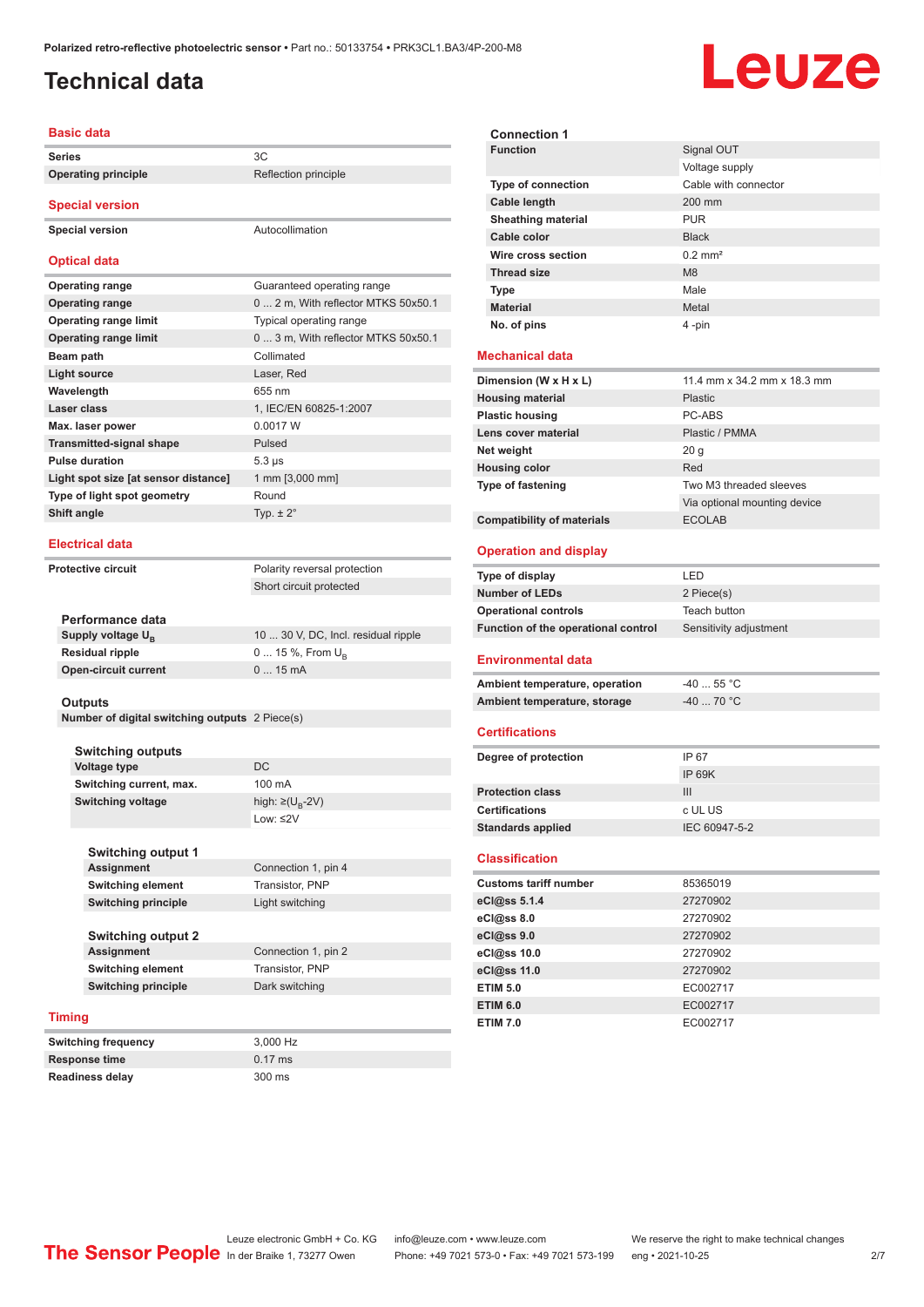#### <span id="page-2-0"></span>**Dimensioned drawings**

All dimensions in millimeters



- A Green LED
- B Yellow LED
- C Optical axis
- D Teach button E Mounting sleeve (standard)
- F Threaded sleeve (3C.B series)

## **Electrical connection**

**Connection 1**

| <b>Function</b>           | Signal OUT            |  |
|---------------------------|-----------------------|--|
|                           | Voltage supply        |  |
| Type of connection        | Cable with connector  |  |
| Cable length              | 200 mm                |  |
| <b>Sheathing material</b> | <b>PUR</b>            |  |
| Cable color               | <b>Black</b>          |  |
| Wire cross section        | $0.2$ mm <sup>2</sup> |  |
| <b>Thread size</b>        | M <sub>8</sub>        |  |
| <b>Type</b>               | Male                  |  |
| <b>Material</b>           | Metal                 |  |
| No. of pins               | 4-pin                 |  |

#### **Pin Pin assignment**

|                     | V+               |
|---------------------|------------------|
| $\overline{2}$      | OUT <sub>2</sub> |
| $\overline{ }$<br>J | GND              |
| 4                   | OUT <sub>1</sub> |



Leuze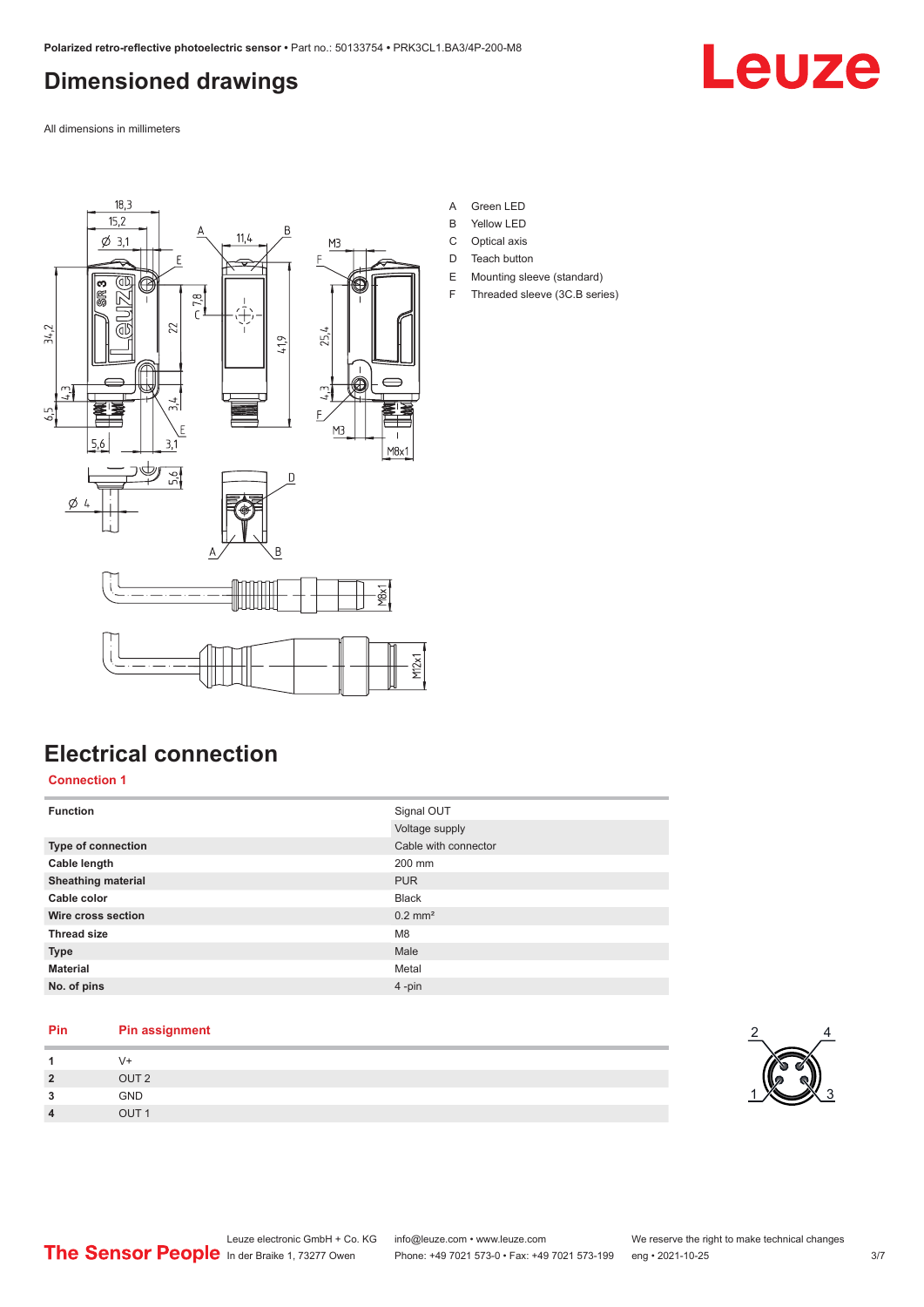### <span id="page-3-0"></span>**Operation and display**



| <b>LED</b>     | <b>Display</b>           | <b>Meaning</b>                       |
|----------------|--------------------------|--------------------------------------|
|                | Green, continuous light  | Operational readiness                |
| $\overline{2}$ | Yellow, continuous light | Light path free                      |
|                | Yellow, flashing         | Light path free, no function reserve |

#### **Reflectors & reflective tapes**

| Part no. | <b>Designation</b> | <b>Operating range</b><br><b>Operating range</b> | <b>Description</b>                                                                                                                                                                                                                         |
|----------|--------------------|--------------------------------------------------|--------------------------------------------------------------------------------------------------------------------------------------------------------------------------------------------------------------------------------------------|
| 50040894 | <b>MTKS 20x30</b>  | 01.6m<br>02.2m                                   | Design: rechteckig<br>Triple reflector size: 1.2 mm<br>Reflective surface: 19 mm x 29 mm<br>Material: Kunststoff<br>Base material: Kunststoff<br>Chemical designation of the material: PMMA8N<br>Fastening: Durchgangsbefestigung, klebbar |
| 50104130 | MTKS 20x40.1       | 01m<br>01.5m                                     | Design: rechteckig<br>Triple reflector size: 1.2 mm<br>Reflective surface: 17 mm x 38 mm<br>Material: Kunststoff<br>Base material: Kunststoff<br>Chemical designation of the material: PMMA8N<br>Fastening: Durchgangsbefestigung, klebbar |
| 50117583 | MTKS 50x50.1       | 02m<br>03m                                       | Design: rechteckig<br>Triple reflector size: 1.2 mm<br>Reflective surface: 50 mm x 50 mm<br>Material: Kunststoff<br>Base material: Kunststoff<br>Chemical designation of the material: PMMA8N<br>Fastening: Durchgangsbefestigung, klebbar |
| 50110192 | REF 6-A-50x50      | 01m<br>01.4m                                     | Design: rechteckig<br>Triple reflector size: 0.3 mm<br>Reflective surface: 50 mm x 50 mm<br>Material: Kunststoff<br>Chemical designation of the material: PMMA<br>Fastening: selbstklebend                                                 |

#### **Part number code**

Part designation: **AAA 3C d EE-f.GG H/i J-K**

| AAA3C | Operating principle / construction<br>HT3C: Diffuse reflection sensor with background suppression<br>LS3C: Throughbeam photoelectric sensor transmitter<br>LE3C: Throughbeam photoelectric sensor receiver<br>PRK3C: Retro-reflective photoelectric sensor with polarization filter |
|-------|-------------------------------------------------------------------------------------------------------------------------------------------------------------------------------------------------------------------------------------------------------------------------------------|
| d     | Light type<br>n/a: red light<br>I: infrared light                                                                                                                                                                                                                                   |
| EE    | Light source<br>$n/a$ : LED<br>L1: laser class 1<br>$L2$ : laser class 2                                                                                                                                                                                                            |
|       | Preset range (optional)<br>n/a: operating range acc. to data sheet<br>xxxF: Preset range [mm]                                                                                                                                                                                       |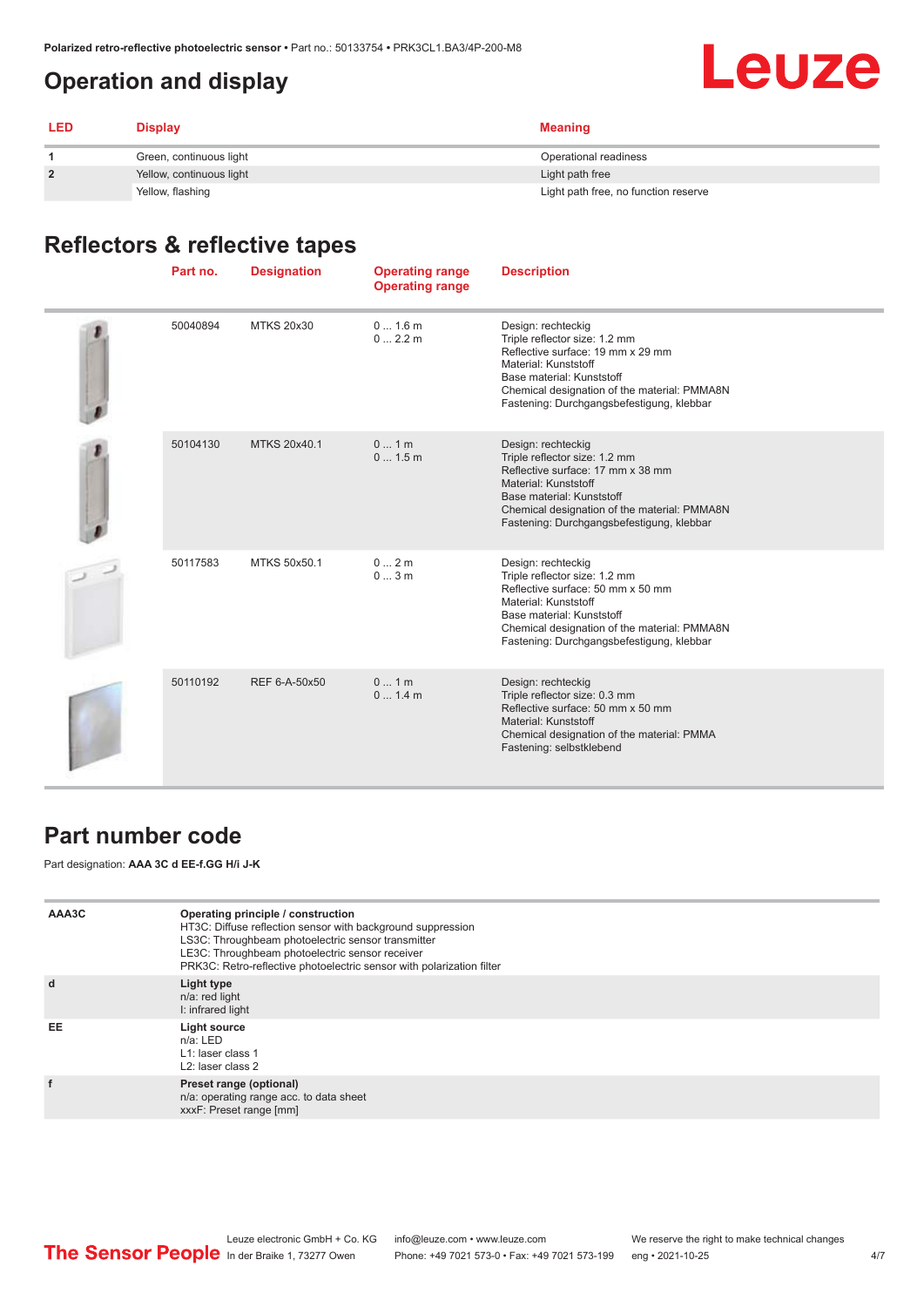#### <span id="page-4-0"></span>**Part number code**



| GG          | Equipment<br>n/a: standard<br>A: Autocollimation principle (single lens) for positioning tasks<br>B: Housing model with two M3 threaded sleeves, brass<br>F: Permanently set range<br>L: Long light spot<br>S: small light spot<br>T: autocollimation principle (single lens) for highly transparent bottles without tracking<br>TT: autocollimation principle (single lens) for highly transparent bottles with tracking<br>V: V-optics<br>XL: Extra long light spot<br>X: extended model<br>HF: Suppression of HF illumination (LED)                                                                              |
|-------------|---------------------------------------------------------------------------------------------------------------------------------------------------------------------------------------------------------------------------------------------------------------------------------------------------------------------------------------------------------------------------------------------------------------------------------------------------------------------------------------------------------------------------------------------------------------------------------------------------------------------|
| н           | Operating range adjustment<br>n/a with HT: range adjustable via 8-turn potentiometer<br>n/a with retro-reflective photoelectric sensors (PRK): operating range not adjustable<br>1: 270° potentiometer<br>3: teach-in via button<br>6: auto-teach                                                                                                                                                                                                                                                                                                                                                                   |
| j.          | Switching output/function OUT 1/IN: Pin 4 or black conductor<br>2: NPN transistor output, light switching<br>N: NPN transistor output, dark switching<br>4: PNP transistor output, light switching<br>P: PNP transistor output, dark switching<br>6: push-pull switching output, PNP light switching, NPN dark switching<br>G: Push-pull switching output, PNP dark switching, NPN light switching<br>L: IO-Link interface (SIO mode: PNP light switching, NPN dark switching)<br>8: activation input (activation with high signal)<br>X: pin not used<br>1: IO-Link / light switching (NPN) / dark switching (PNP) |
| J           | Switching output / function OUT 2/IN: pin 2 or white conductor<br>2: NPN transistor output, light switching<br>N: NPN transistor output, dark switching<br>4: PNP transistor output, light switching<br>P: PNP transistor output, dark switching<br>6: push-pull switching output, PNP light switching, NPN dark switching<br>G: Push-pull switching output, PNP dark switching, NPN light switching<br>W: warning output<br>X: pin not used<br>8: activation input (activation with high signal)<br>9: deactivation input (deactivation with high signal)<br>T: teach-in via cable                                 |
| κ           | <b>Electrical connection</b><br>n/a: cable, standard length 2000 mm, 4-wire<br>5000: cable, standard length 5000 mm, 4-wire<br>M8: M8 connector, 4-pin (plug)<br>M8.3: M8 connector, 3-pin (plug)<br>200-M8: cable, length 200 mm with M8 connector, 4-pin, axial (plug)<br>200-M8.3: cable, length 200 mm with M8 connector, 3-pin, axial (plug)<br>200-M12: cable, length 200 mm with M12 connector, 4-pin, axial (plug)                                                                                                                                                                                          |
| <b>Note</b> |                                                                                                                                                                                                                                                                                                                                                                                                                                                                                                                                                                                                                     |

 $\blacksquare$ 

 $\&$  A list with all available device types can be found on the Leuze website at www.leuze.com.

#### **Notes**

| Observe intended use!                                                                 |
|---------------------------------------------------------------------------------------|
| $\%$ This product is not a safety sensor and is not intended as personnel protection. |
| $\%$ The product may only be put into operation by competent persons.                 |
| $\&$ Only use the product in accordance with its intended use.                        |
|                                                                                       |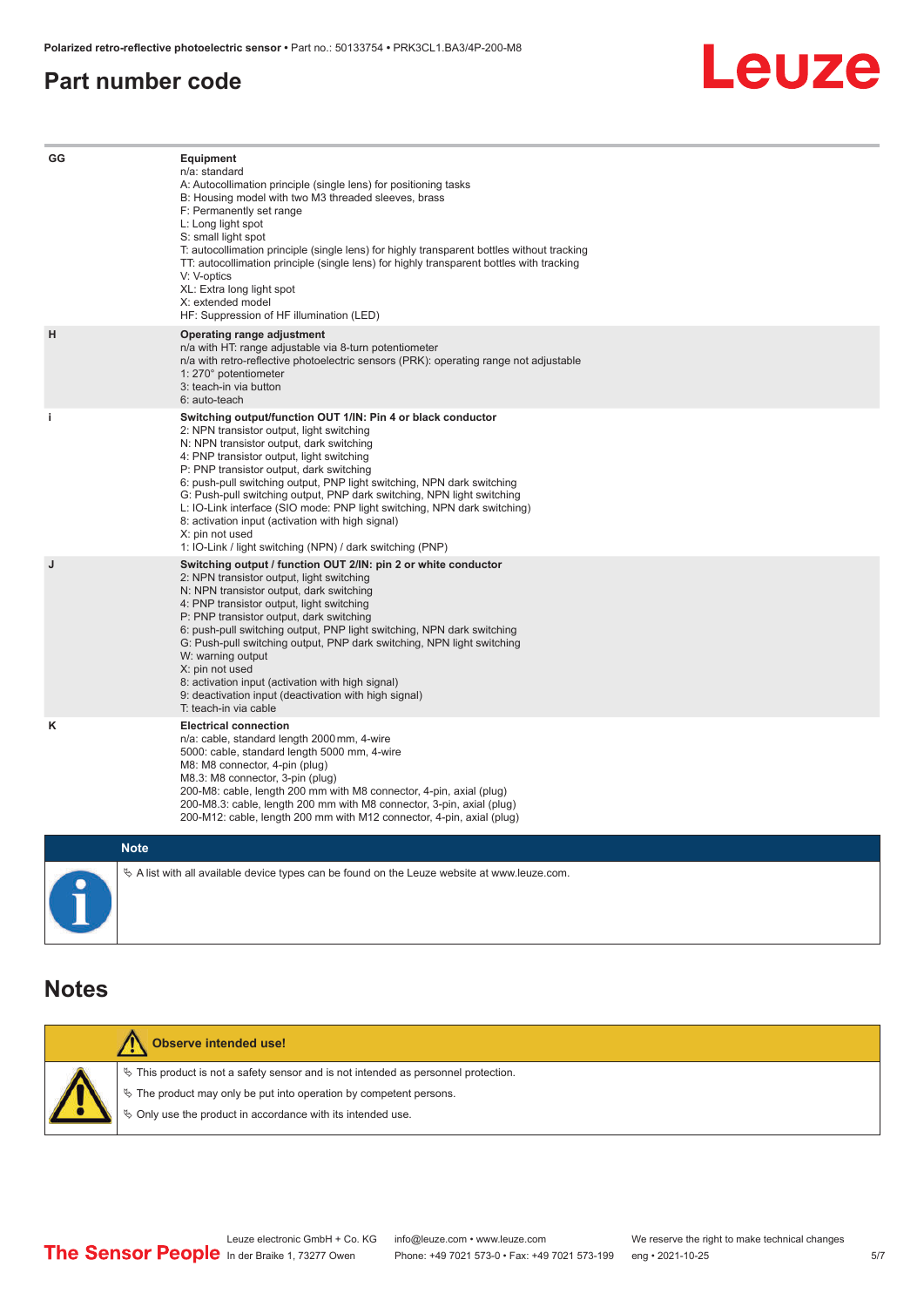#### <span id="page-5-0"></span>**Notes**

# Leuze

#### **For UL applications:**

ª For UL applications, use is only permitted in Class 2 circuits in accordance with the NEC (National Electric Code).

ª These proximity switches shall be used with UL Listed Cable assemblies rated 30V, 0.5A min, in the field installation, or equivalent (categories: CYJV/ CYJV7 or PVVA/PVVA7)



#### **WARNING! LASER RADIATION – CLASS 1 LASER PRODUCT**

The device satisfies the requirements of IEC 60825-1:2007 (EN 60825-1:2007) safety regulations for a product of **laser class 1** as well as the U.S. 21 CFR 1040.10 regulations with deviations corresponding to "Laser Notice No. 50" from June 24, 2007.

- $\%$  Observe the applicable statutory and local laser protection regulations.
- $\%$  The device must not be tampered with and must not be changed in any way. There are no user-serviceable parts inside the device. Repairs must only be performed by Leuze electronic GmbH + Co. KG.

### **Further information**

- Light source: Average life expectancy 50,000 h at an ambient temperature of 25 °C
- Response time: For short decay times, an ohmic load of approx. 5 kOhm is recommended
- Sum of the output currents for both outputs, 50 mA for ambient temperatures > 40 °C

#### **Accessories**

#### Connection technology - Connection cables

|   | Part no. | <b>Designation</b> | <b>Article</b>   | <b>Description</b>                                                                                                                                |
|---|----------|--------------------|------------------|---------------------------------------------------------------------------------------------------------------------------------------------------|
| ⋚ | 50130850 | KD U-M8-4A-V1-050  | Connection cable | Connection 1: Connector, M8, Axial, Female, 4-pin<br>Connection 2: Open end<br>Shielded: No<br>Cable length: 5,000 mm<br>Sheathing material: PVC  |
|   | 50130871 | KD U-M8-4W-V1-050  | Connection cable | Connection 1: Connector, M8, Angled, Female, 4-pin<br>Connection 2: Open end<br>Shielded: No<br>Cable length: 5,000 mm<br>Sheathing material: PVC |